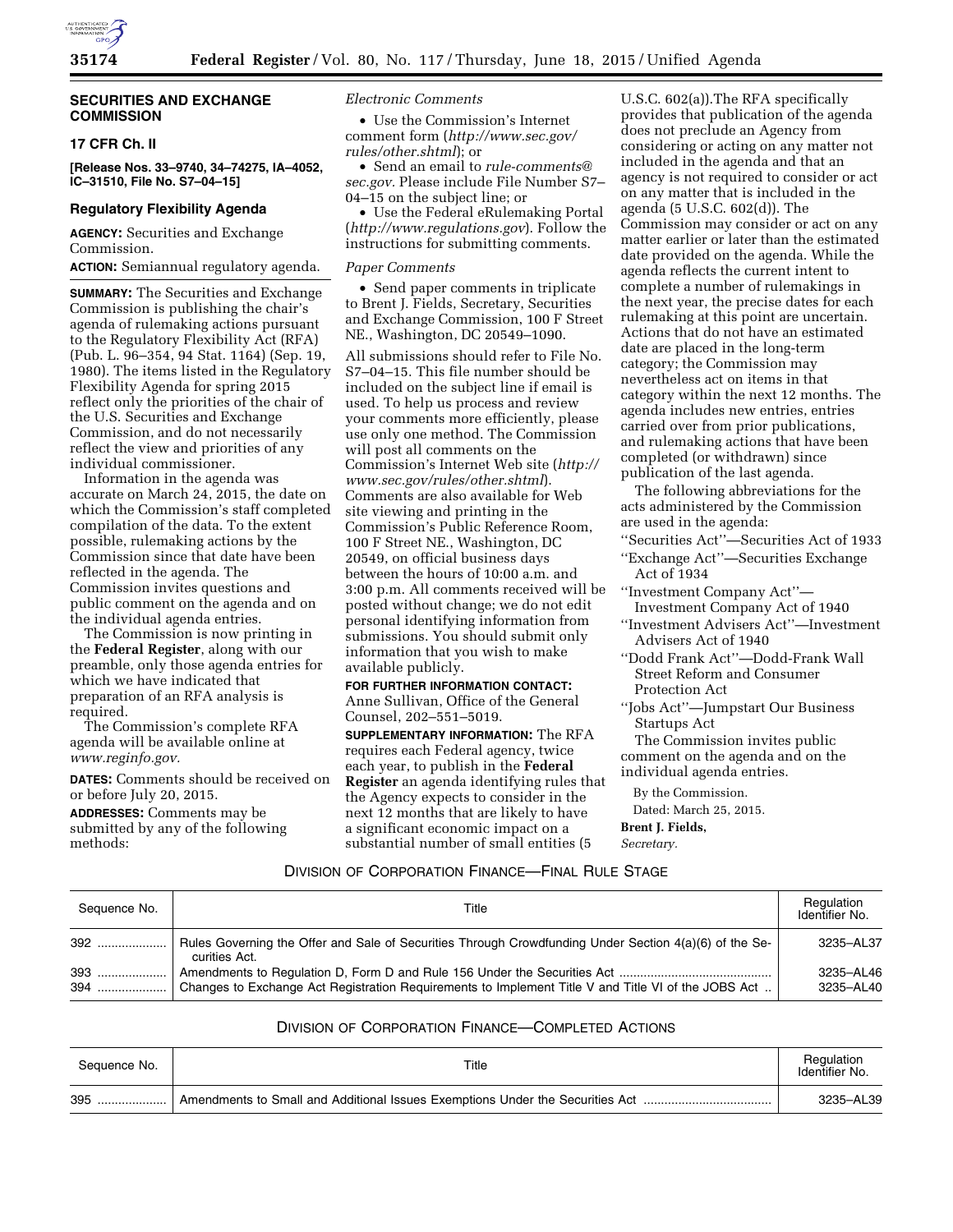# DIVISION OF INVESTMENT MANAGEMENT—COMPLETED ACTIONS

| Sequence No. | Title | Regulation<br>Identifier No. |
|--------------|-------|------------------------------|
| 396          |       | 3235-AL56                    |

# DIVISION OF TRADING AND MARKETS—LONG-TERM ACTIONS

| Sequence No. | Title                                                                                     | Regulation<br>Identifier No. |
|--------------|-------------------------------------------------------------------------------------------|------------------------------|
| 397<br>      | Removal of Certain References to Credit Ratings Under the Securities Exchange Act of 1934 | 3235-AL14                    |

# **SECURITIES AND EXCHANGE COMMISSION (SEC)**

*Division of Corporation Finance* 

#### Final Rule Stage

## **392. Rules Governing the Offer and Sale of Securities Through Crowdfunding Under Section 4(A)(6) of the Securities Act**

*Legal Authority:* 15 U.S.C. 77a *et seq.;*  15 U.S.C. 78a *et seq.;* Pub. L. 112–108, secs 301 to 305

*Abstract:* The Commission proposed rules to implement Title III of the JOBS Act by prescribing rules governing the offer and sale of securities through crowdfunding under new section 4(a)(6) of the Securities Act.

*Timetable:* 

| Action                                            | Date                 | FR Cite     |
|---------------------------------------------------|----------------------|-------------|
| <b>NPRM</b><br><b>NPRM Comment</b><br>Period End. | 11/05/13<br>02/03/14 | 78 FR 66428 |
| Final Action                                      | 04/00/16             |             |

*Regulatory Flexibility Analysis Required:* Yes.

*Agency Contact:* Sebastian Gomez Abero, Division of Corporation Finance, Securities and Exchange Commission, 100 F Street NE., Washington, DC 20549, *Phone:* 202 551–3500, Leila Bham, Division of Trading and Markets, Securities and Exchange Commission, 100 F Street NE., Washington, DC 20549, *Phone:* 202 551–5532.

*RIN:* 3235–AL37

## **393. Amendments to Regulation D, Form D and Rule 156 Under the Securities Act**

*Legal Authority:* 15 U.S.C. 77a *et seq Abstract:* The Commission proposed rule and form amendments to enhance the Commission's ability to evaluate the development of market practices in offerings under Rule 506 of Regulation D and address concerns that may arise in connection with permitting issuers to engage in general solicitation and general advertising under new paragraph (c) of Rule 506.

| Timetable: |  |
|------------|--|
|------------|--|

| Action                                                 | Date                 | FR Cite     |
|--------------------------------------------------------|----------------------|-------------|
| <b>NPRM</b><br>.<br><b>NPRM Comment</b><br>Period Fnd. | 07/24/13<br>09/23/13 | 78 FR 44806 |
| <b>NPRM Comment</b><br>Period Re-<br>opened.           | 10/03/13             | 78 FR 61222 |
| <b>NPRM Comment</b><br>Period End.                     | 11/04/13             |             |
| Final Action                                           | 04/00/16             |             |

*Regulatory Flexibility Analysis Required:* Yes.

*Agency Contact:* Charles Kwon, Division of Corporation Finance, Securities and Exchange Commission, 100 F Street NE., Washington, DC 20549, *Phone:* 202 551–3500, Ted Yu, Division of Corporation Finance, Securities and Exchange Commission, 100 F Street NE., Washington, DC 20549, *Phone:* 202 551–3500.

*RIN:* 3235–AL46

# **394. Changes to Exchange Act Registration Requirements To Implement Title V and Title VI of the Jobs Act**

*Legal Authority:* Pub. L. 112–106 *Abstract:* The Commission proposed amendments to rules to implement Titles V (Private Company Flexibility and Growth) and VI (Capital Expansion) of the JOBS Act.

*Timetable:* 

| Action                                            | Date                 | FR Cite     |
|---------------------------------------------------|----------------------|-------------|
| <b>NPRM</b><br><b>NPRM Comment</b><br>Period Fnd. | 12/30/14<br>03/03/15 | 79 FR 78343 |
| Final Action                                      | 04/00/16             |             |

## *Regulatory Flexibility Analysis Required:* Yes.

*Agency Contact:* Steven G. Hearne, Division of Corporation Finance, Securities and Exchange Commission, 100 F Street NE., Washington, DC 20549, *Phone:* 202 551–3430. *RIN:* 3235–AL40

# **SECURITIES AND EXCHANGE COMMISSION (SEC)**

*Division of Corporation Finance* 

Completed Actions

## **395. Amendments to Small and Additional Issues Exemptions Under the Securities Act**

*Legal Authority:* 15 U.S.C. 77c(b) *Abstract:* The Commission adopted rules to implement section 401 of the JOBS Act. Section 401 added section 3(b)(2) to the Securities Act, which directs the Commission to adopt rules exempting from the registration requirements of the Securities Act securities offerings of up to \$50 million. *Timetable:* 

| Action                                      | Date                 | FR Cite     |
|---------------------------------------------|----------------------|-------------|
| NPRM<br><b>NPRM Comment</b><br>Period Fnd.  | 01/23/14<br>03/24/14 | 79 FR 3926  |
| Final Action<br>Final Action Effec-<br>tive | 04/20/15<br>06/19/15 | 80 FR 21806 |

*Regulatory Flexibility Analysis Required:* Yes.

*Agency Contact:* Zachary Fallon, Division of Corporation Finance, Securities and Exchange Commission, 100 F Street NE., Washington, DC 20549, *Phone:* 202 551–3354. *RIN:* 3235–AL39

## **SECURITIES AND EXCHANGE COMMISSION (SEC)**

*Division of Investment Management* 

Completed Actions

#### **396. Temporary Rule Regarding Principal Trades With Certain Advisory Clients**

*Legal Authority:* 15 U.S.C. 80b–6a; 15 U.S.C. 80b–11(a)

*Abstract:* Rule 206(3)–3T, a rule that provides investment advisers who are also registered broker-dealers an alternative means of compliance with